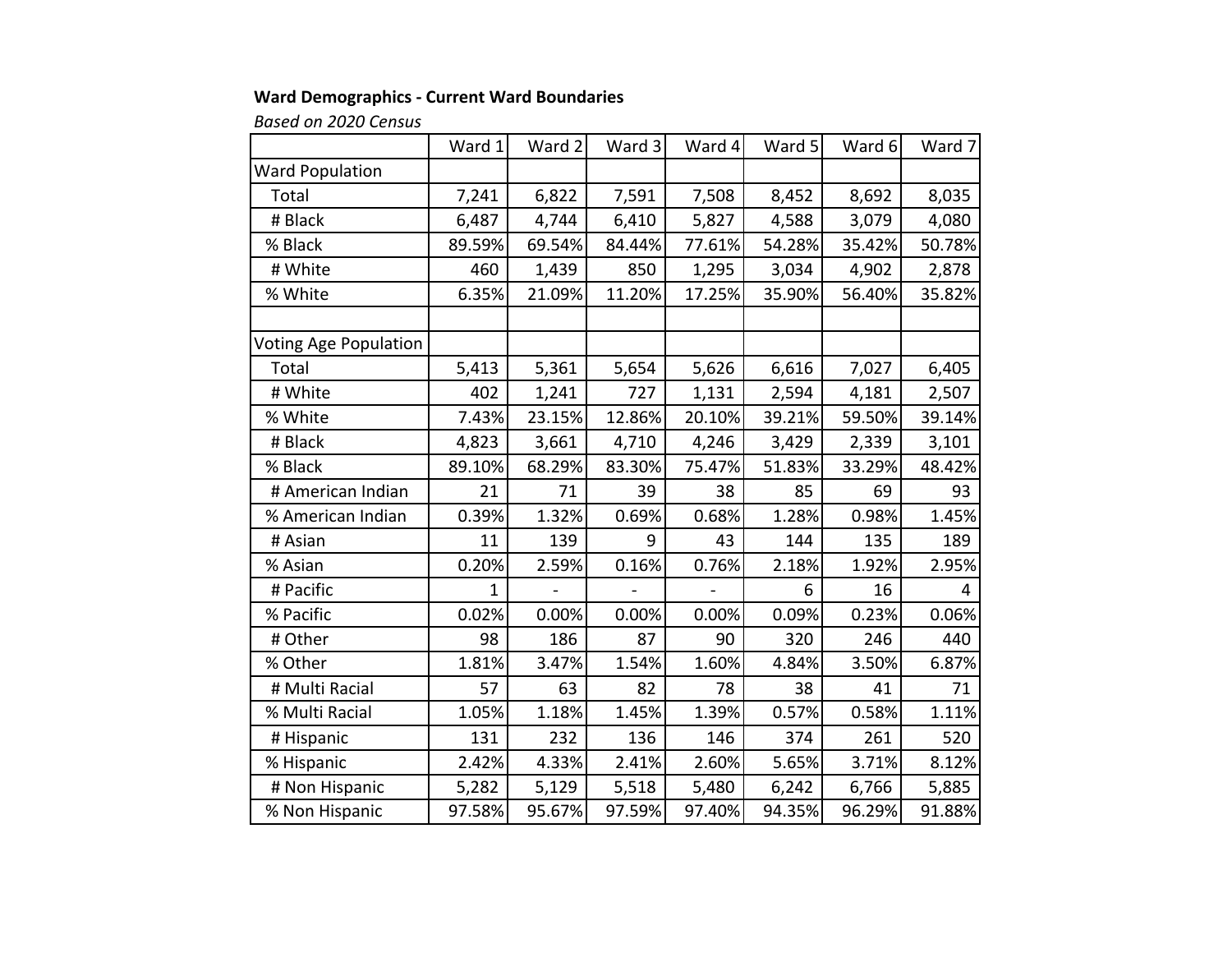## **Ward Demographics ‐ Alternative A Boundaries**

*Based on 2020 Census*

|                              | Ward 1 | Ward 2       | Ward 3 | Ward 4         | Ward 5 | Ward 6 | Ward 7         |
|------------------------------|--------|--------------|--------|----------------|--------|--------|----------------|
| <b>Ward Population</b>       |        |              |        |                |        |        |                |
| Total                        | 8,128  | 7,539        | 7,891  | 7,694          | 7,731  | 7,509  | 7,849          |
| # Black                      | 5,616  | 6,589        | 6,386  | 5,631          | 3,175  | 3,462  | 4,321          |
| % Black                      | 69.09% | 87.40%       | 80.93% | 73.19%         | 41.07% | 46.10% | 55.05%         |
| # White                      | 1,671  | 573          | 1,177  | 1,601          | 3,730  | 3,455  | 2,651          |
| % White                      | 20.56% | 7.60%        | 14.92% | 20.81%         | 48.25% | 46.01% | 33.78%         |
|                              |        |              |        |                |        |        |                |
| <b>Voting Age Population</b> |        |              |        |                |        |        |                |
| Total                        | 6,189  | 5,799        | 5,807  | 5,941          | 6,093  | 6,038  | 6,235          |
| # White                      | 1,433  | 510          | 1,023  | 1,398          | 3,157  | 2,968  | 2,294          |
| % White                      | 23.15% | 8.79%        | 17.62% | 23.53%         | 51.81% | 49.16% | 36.79%         |
| # Black                      | 4,163  | 5,021        | 4,561  | 4,246          | 2,357  | 2,646  | 3,315          |
| % Black                      | 67.26% | 86.58%       | 78.54% | 71.47%         | 38.68% | 43.82% | 53.17%         |
| # American Indian            | 61     | 41           | 44     | 44             | 69     | 73     | 84             |
| % American Indian            | 0.99%  | 0.71%        | 0.76%  | 0.74%          | 1.13%  | 1.21%  | 1.35%          |
| # Asian                      | 56     | 68           | 20     | 45             | 123    | 115    | 243            |
| % Asian                      | 0.90%  | 1.17%        | 0.34%  | 0.76%          | 2.02%  | 1.90%  | 3.90%          |
| # Pacific                    | 3      | $\mathbf{1}$ |        | $\overline{2}$ | 10     | 9      | $\overline{2}$ |
| % Pacific                    | 0.05%  | 0.02%        | 0.00%  | 0.03%          | 0.16%  | 0.15%  | 0.03%          |
| # Other                      | 388    | 94           | 89     | 113            | 340    | 198    | 245            |
| % Other                      | 6.27%  | 1.62%        | 1.53%  | 1.90%          | 5.58%  | 3.28%  | 3.93%          |
| # Multi Racial               | 85     | 64           | 70     | 93             | 37     | 29     | 52             |
| % Multi Racial               | 1.37%  | 1.10%        | 1.21%  | 1.57%          | 0.61%  | 0.48%  | 0.83%          |
| # Hispanic                   | 445    | 143          | 140    | 164            | 381    | 227    | 300            |
| % Hispanic                   | 7.19%  | 2.47%        | 2.41%  | 2.76%          | 6.25%  | 3.76%  | 4.81%          |
| # Non Hispanic               | 5,744  | 5,656        | 5,667  | 5,777          | 5,712  | 5,811  | 5,935          |
| % Non Hispanic               | 92.81% | 97.53%       | 97.59% | 97.24%         | 93.75% | 96.24% | 95.19%         |